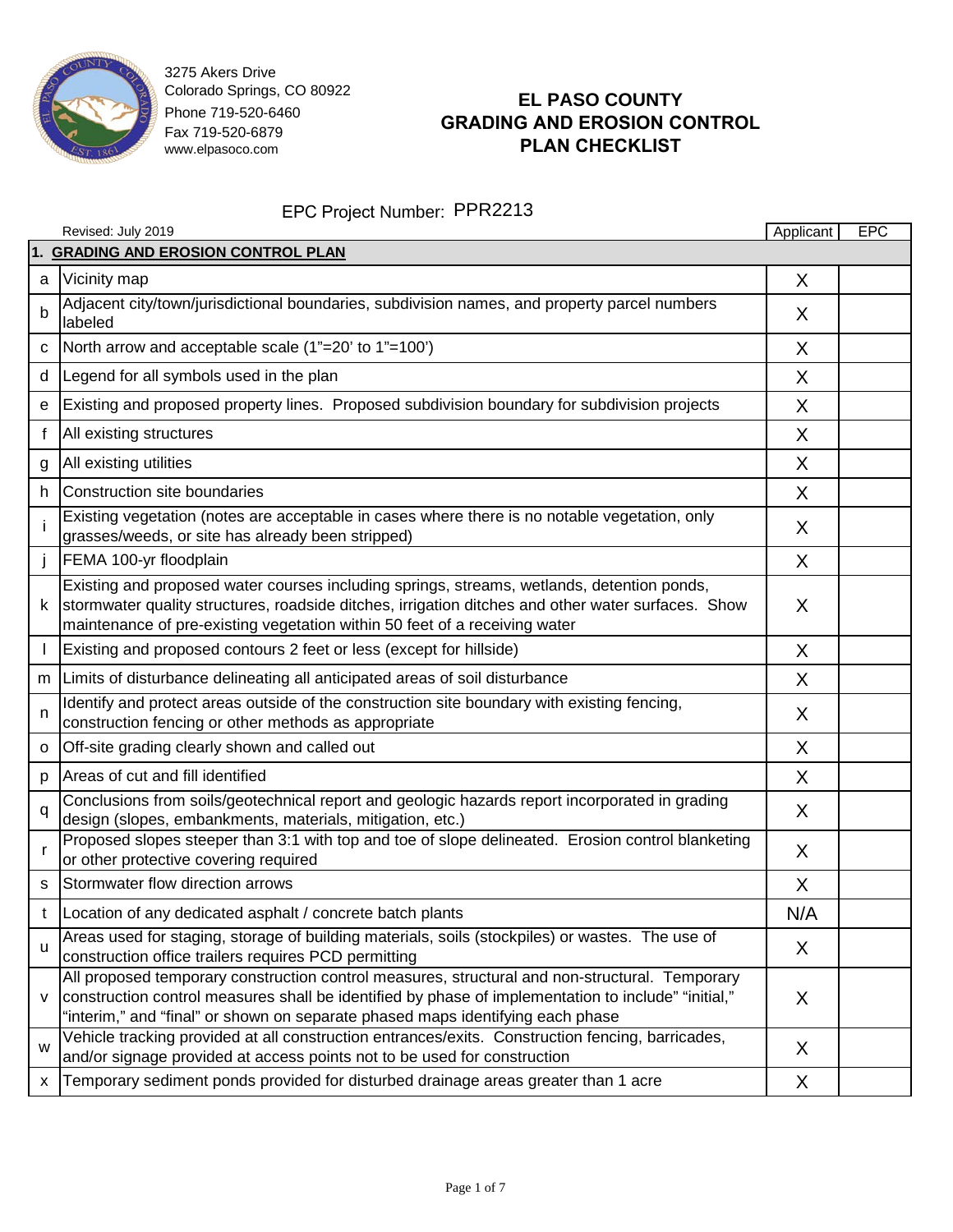

# **EL PASO COUNTY GRADING AND EROSION CONTROL PLAN CHECKLIST**

|    | Revised: July 2019                                                                                                                                                                                                                                                                                                                                                                                                                                                                                                                                                                                                                                                                                                                                                                                                                                                                                          | Applicant | <b>EPC</b> |
|----|-------------------------------------------------------------------------------------------------------------------------------------------------------------------------------------------------------------------------------------------------------------------------------------------------------------------------------------------------------------------------------------------------------------------------------------------------------------------------------------------------------------------------------------------------------------------------------------------------------------------------------------------------------------------------------------------------------------------------------------------------------------------------------------------------------------------------------------------------------------------------------------------------------------|-----------|------------|
| y  | Dewatering operations to include locations of diversion, pump and discharge(s) as anticipated at<br>time of design                                                                                                                                                                                                                                                                                                                                                                                                                                                                                                                                                                                                                                                                                                                                                                                          | N/A       |            |
| Z  | All proposed temporary construction control measure details. Custom or other jurisdiction's details<br>used must meet or exceed EPC standards                                                                                                                                                                                                                                                                                                                                                                                                                                                                                                                                                                                                                                                                                                                                                               | X         |            |
| aa | Any off-site stormwater control measure proposed for use by the project and not under the direct<br>control or ownership of the Owner or Operator                                                                                                                                                                                                                                                                                                                                                                                                                                                                                                                                                                                                                                                                                                                                                           | N/A       |            |
| bb | Existing and proposed permanent storm water management facilities, including areas proposed for<br>stormwater infiltration or subsurface detention                                                                                                                                                                                                                                                                                                                                                                                                                                                                                                                                                                                                                                                                                                                                                          | X         |            |
| CC | Existing and proposed easements (permanent and construction) including required off-site<br>easements                                                                                                                                                                                                                                                                                                                                                                                                                                                                                                                                                                                                                                                                                                                                                                                                       | X         |            |
|    | Retaining walls (not to be located in County ROW unless approved via license agreement). Design<br>dd  by P.E. and building permit from Regional Building Department required for walls greater than or<br>equal to 4 feet in height, series of walls, or walls supporting a surcharge                                                                                                                                                                                                                                                                                                                                                                                                                                                                                                                                                                                                                      | X         |            |
| ee | Plan certified by a Colorado Registered P.E., with EPC standard signature blocks for Engineer,<br>Owner and EPC                                                                                                                                                                                                                                                                                                                                                                                                                                                                                                                                                                                                                                                                                                                                                                                             | X         |            |
| ff | Engineer's Statement (for standalone GEC Plan):<br>This Grading and Erosion Control Plan was prepared under my direction and supervision and is<br>correct to the best of my knowledge and belief. Said Plan has been prepared according to the<br>criteria established by the County for Grading and Erosion Control Plans. I accept responsibility for<br>any liability caused by any negligent acts, errors or omissions on my part in preparing this plan.                                                                                                                                                                                                                                                                                                                                                                                                                                              | X         |            |
|    | <b>Engineer of Record Signature</b><br>Date                                                                                                                                                                                                                                                                                                                                                                                                                                                                                                                                                                                                                                                                                                                                                                                                                                                                 |           |            |
| gg | Engineer's Statement (for GEC Plan within Construction Drawing set):<br>These detailed plans and specifications were prepared under my direction and supervision. Said<br>plans and specifications have been prepared according to the criteria established by the County for<br>detailed roadway, drainage, grading and erosion control plans and specifications, and said plans<br>and specifications are in conformity with applicable master drainage plans and master<br>transportation plans. Said plans and specifications meet the purposes for which the particular<br>roadway and drainage facilities are designed and are correct to the best of my knowledge and<br>belief. I accept responsibility for any liability caused by any negligent acts, errors or omissions on<br>my part in preparation of these detailed plans and specifications.<br><b>Engineer of Record Signature</b><br>Date | N/A       |            |
| hh | Owner's Statement (for standalone GEC Plan):<br>I, the owner/developer have read and will comply with the requirements of the Grading and Erosion<br>Control Plan.<br><b>Owner Signature</b><br>Date                                                                                                                                                                                                                                                                                                                                                                                                                                                                                                                                                                                                                                                                                                        | X         |            |
|    |                                                                                                                                                                                                                                                                                                                                                                                                                                                                                                                                                                                                                                                                                                                                                                                                                                                                                                             |           |            |
| iί | Owner's Statement (for GEC Plan within Construction Drawing set):<br>I, the owner/developer have read and will comply with the requirements of the grading and erosion<br>control plan and all of the requirements specified in these detailed plans and specifications.                                                                                                                                                                                                                                                                                                                                                                                                                                                                                                                                                                                                                                    | N/A       |            |
|    | Owner Signature<br>Date                                                                                                                                                                                                                                                                                                                                                                                                                                                                                                                                                                                                                                                                                                                                                                                                                                                                                     |           |            |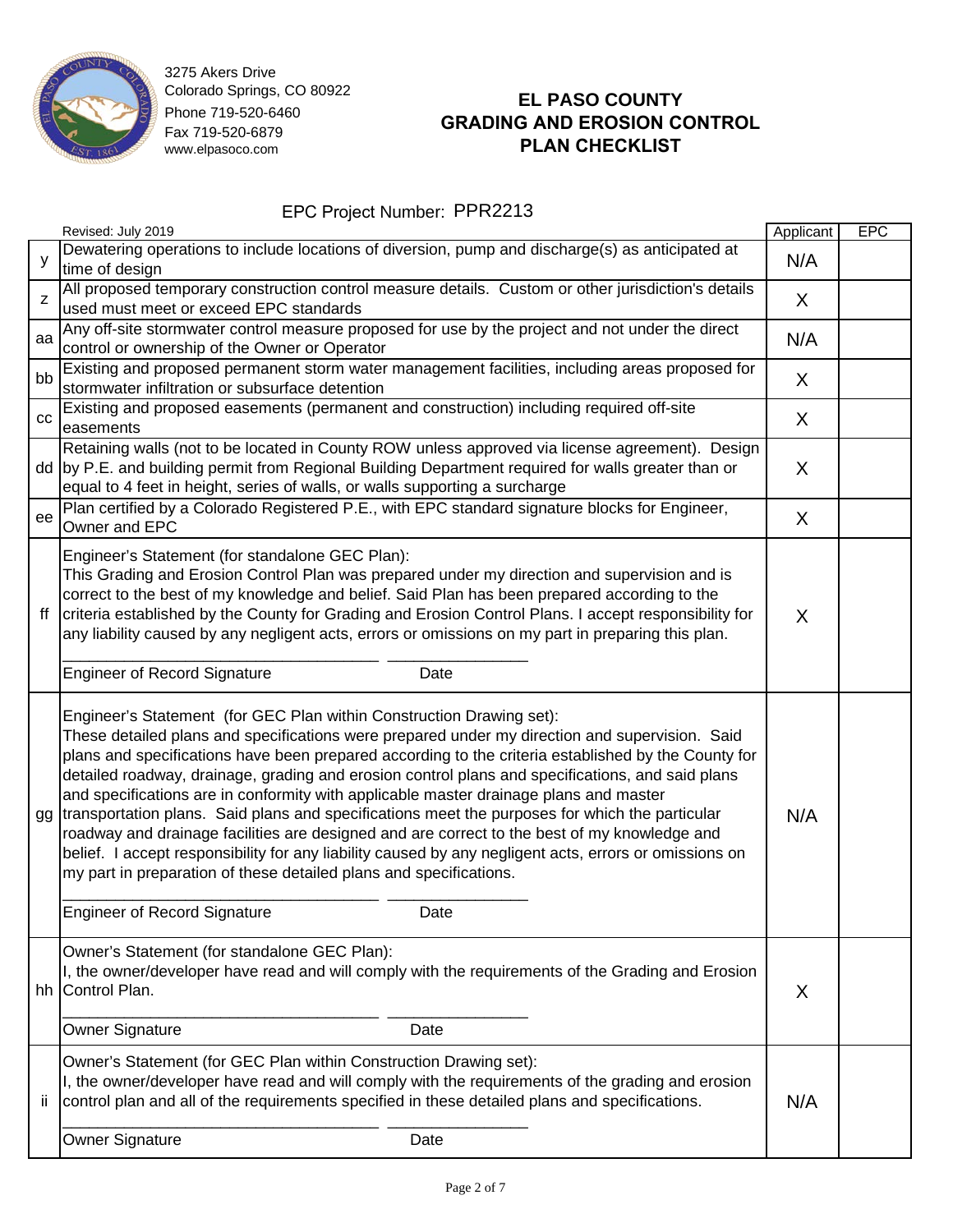

### **EL PASO COUNTY GRADING AND EROSION CONTROL PLAN CHECKLIST**

|              | EPC Project Number: PPR2213                                                                                                                                                                                                                                                                                                                                                                                                                                                                                                                                                                                                                                                                                                                                                                                                                                                                                                                                                                                                                           |           |            |  |  |  |
|--------------|-------------------------------------------------------------------------------------------------------------------------------------------------------------------------------------------------------------------------------------------------------------------------------------------------------------------------------------------------------------------------------------------------------------------------------------------------------------------------------------------------------------------------------------------------------------------------------------------------------------------------------------------------------------------------------------------------------------------------------------------------------------------------------------------------------------------------------------------------------------------------------------------------------------------------------------------------------------------------------------------------------------------------------------------------------|-----------|------------|--|--|--|
|              | Revised: July 2019                                                                                                                                                                                                                                                                                                                                                                                                                                                                                                                                                                                                                                                                                                                                                                                                                                                                                                                                                                                                                                    | Applicant | <b>EPC</b> |  |  |  |
| jj           | El Paso County:<br>County plan review is provided only for general conformance with County Design Criteria. The<br>County is not responsible for the accuracy and adequacy of the design, dimensions, and/ or<br>elevations which shall be confirmed at the job site. The County through the approval of this<br>document assumes no responsibility for completeness and/ or accuracy of this document.<br>Filed in accordance with the requirements of the El Paso County Land Development Code,<br>Drainage Criteria Manual Volumes 1 and 2, and Engineering Criteria Manual, as amended.<br>In accordance with ECM Section 1.12, these construction documents will be valid for construction<br>for a period of 2 years from the date signed by the El Paso County Engineer. If construction has not<br>started within those 2 years, the plans will need to be resubmitted for approval, including payment<br>of review fees at the Planning and Community Development Director's discretion.<br><b>County Project Engineer Signature</b><br>Date | X         |            |  |  |  |
|              | 2. ADDITIONAL REPORTS/PERMITS/DOCUMENTS                                                                                                                                                                                                                                                                                                                                                                                                                                                                                                                                                                                                                                                                                                                                                                                                                                                                                                                                                                                                               |           |            |  |  |  |
| a            | Soils report / geotechnical investigation as appropriate for grading/utilities/drainage/road<br>construction.                                                                                                                                                                                                                                                                                                                                                                                                                                                                                                                                                                                                                                                                                                                                                                                                                                                                                                                                         | X.        |            |  |  |  |
| b            | Use Agreement/easement between the Owner or Operator and other third party for use of all off-<br>site grading or stormwater control measures, used by the owner or operator but not under their<br>direct control or ownership.                                                                                                                                                                                                                                                                                                                                                                                                                                                                                                                                                                                                                                                                                                                                                                                                                      | N/A       |            |  |  |  |
|              | c Floodplain Development Permit                                                                                                                                                                                                                                                                                                                                                                                                                                                                                                                                                                                                                                                                                                                                                                                                                                                                                                                                                                                                                       | N/A       |            |  |  |  |
| d            | USACE 404/wetlands permit/mitigation plan                                                                                                                                                                                                                                                                                                                                                                                                                                                                                                                                                                                                                                                                                                                                                                                                                                                                                                                                                                                                             | N/A       |            |  |  |  |
|              | e FEMA CLOMR                                                                                                                                                                                                                                                                                                                                                                                                                                                                                                                                                                                                                                                                                                                                                                                                                                                                                                                                                                                                                                          | N/A       |            |  |  |  |
| f            | State Engineer's permit/Notice Of Intent to Construct                                                                                                                                                                                                                                                                                                                                                                                                                                                                                                                                                                                                                                                                                                                                                                                                                                                                                                                                                                                                 | N/A       |            |  |  |  |
| g            | Stormwater Management Plan (SWMP)                                                                                                                                                                                                                                                                                                                                                                                                                                                                                                                                                                                                                                                                                                                                                                                                                                                                                                                                                                                                                     | X         |            |  |  |  |
|              | h Financial Assurance Estimate (FAE) (signed)                                                                                                                                                                                                                                                                                                                                                                                                                                                                                                                                                                                                                                                                                                                                                                                                                                                                                                                                                                                                         | X         |            |  |  |  |
| $\mathbf{i}$ | Erosion and Stormwater Quality Control Permit (ESQCP) (signed)                                                                                                                                                                                                                                                                                                                                                                                                                                                                                                                                                                                                                                                                                                                                                                                                                                                                                                                                                                                        | X         |            |  |  |  |
|              | Pre-Development Site Grading Acknowledgement & Right of Access Form (signed)                                                                                                                                                                                                                                                                                                                                                                                                                                                                                                                                                                                                                                                                                                                                                                                                                                                                                                                                                                          | N/A       |            |  |  |  |
|              | k Conditions of Approval met?                                                                                                                                                                                                                                                                                                                                                                                                                                                                                                                                                                                                                                                                                                                                                                                                                                                                                                                                                                                                                         | N/A       |            |  |  |  |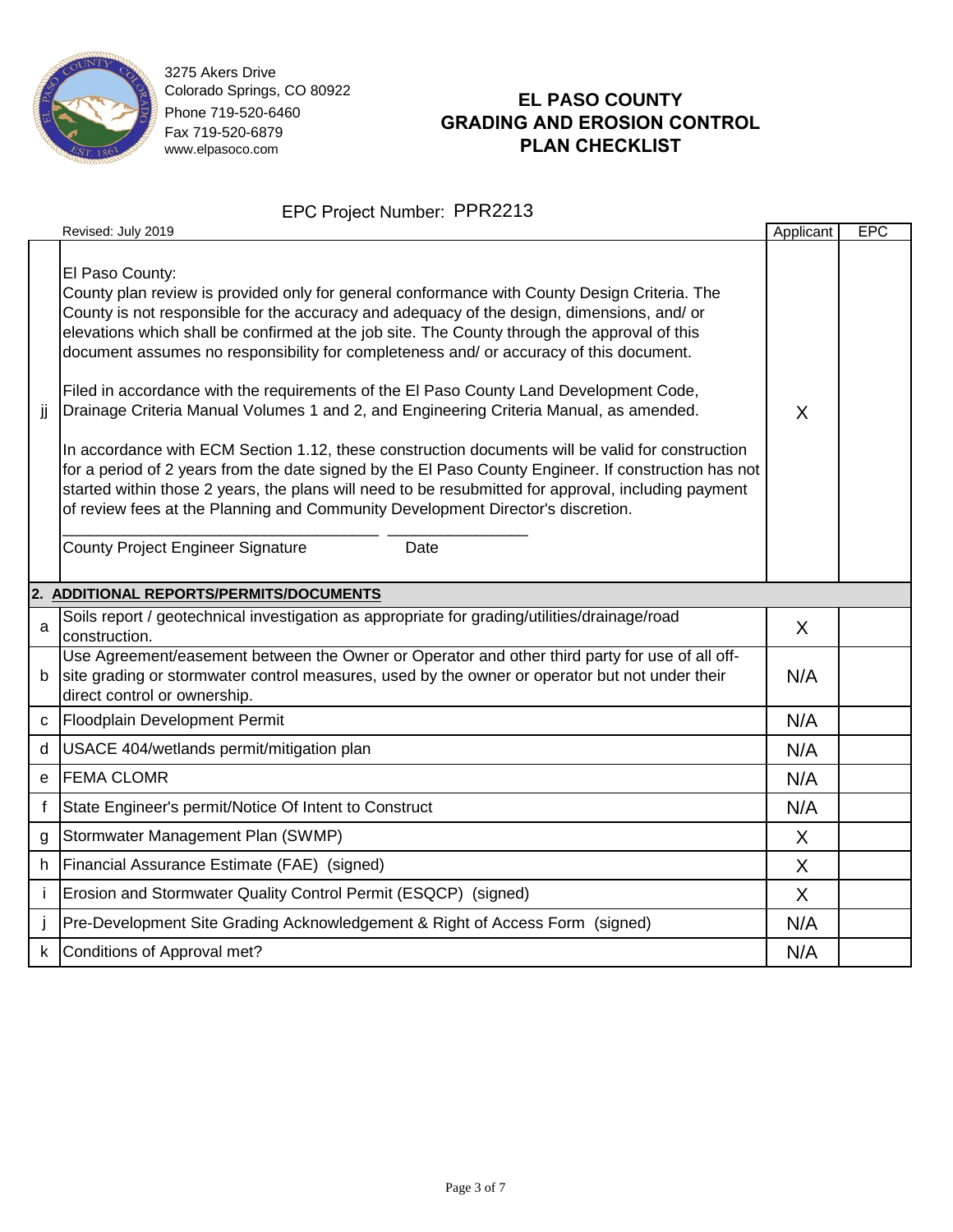

# **EL PASO COUNTY GRADING AND EROSION CONTROL PLAN CHECKLIST**

|                | Revised: July 2019                                                                                                                                                                                                                                                                                                                                                                                                                                                                                                                                                                                                    | Applicant | EPC |
|----------------|-----------------------------------------------------------------------------------------------------------------------------------------------------------------------------------------------------------------------------------------------------------------------------------------------------------------------------------------------------------------------------------------------------------------------------------------------------------------------------------------------------------------------------------------------------------------------------------------------------------------------|-----------|-----|
|                | 3. STANDARD NOTES FOR EL PASO COUNTY GRADING AND EROSION CONTROL PLANS                                                                                                                                                                                                                                                                                                                                                                                                                                                                                                                                                |           |     |
| 1              | Stormwater discharges from construction sites shall not cause or threaten to cause pollution,<br>contamination, or degradation of State Waters. All work and earth disturbance shall be done in a<br>manner that minimizes pollution of any on-site or off-site waters, including wetlands.                                                                                                                                                                                                                                                                                                                           | X         |     |
| $\overline{2}$ | Notwithstanding anything depicted in these plans in words or graphic representation, all design and<br>construction related to roads, storm drainage and erosion control shall conform to the standards<br>and requirements of the most recent version of the relevant adopted El Paso County standards,<br>including the Land Development Code, the Engineering Criteria Manual, the Drainage Criteria<br>Manual, and the Drainage Criteria Manual Volume 2. Any deviations from regulations and<br>standards must be requested, and approved, in writing.                                                           | X         |     |
| 3              | A separate Stormwater Management Plan (SMWP) for this project shall be completed and an<br>Erosion and Stormwater Quality Control Permit (ESQCP) issued prior to commencing construction.<br>Management of the SWMP during construction is the responsibility of the designated Qualified<br>Stormwater Manager or Certified Erosion Control Inspector. The SWMP shall be located on-site at<br>all times during construction and shall be kept up to date with work progress and changes in the<br>field.                                                                                                            | X         |     |
| $\overline{4}$ | Once the ESQCP is approved and a "Notice to Proceed" has been issued, the contractor may<br>install the initial stage erosion and sediment control measures as indicated on the approved GEC.<br>A Preconstruction Meeting between the contractor, engineer, and El Paso County will be held prior<br>to any construction. It is the responsibility of the applicant to coordinate the meeting time and place<br>with County staff.                                                                                                                                                                                   | X         |     |
| 5              | Control measures must be installed prior to commencement of activities that could contribute<br>pollutants to stormwater. Control measures for all slopes, channels, ditches, and disturbed land<br>areas shall be installed immediately upon completion of the disturbance.                                                                                                                                                                                                                                                                                                                                          | X         |     |
| 6              | All temporary sediment and erosion control measures shall be maintained and remain in effective<br>operating condition until permanent soil erosion control measures are implemented and final<br>stabilization is established. All persons engaged in land disturbance activities shall assess the<br>adequacy of control measures at the site and identify if changes to those control measures are<br>needed to ensure the continued effective performance of the control measures. All changes to<br>temporary sediment and erosion control measures must be incorporated into the Stormwater<br>Management Plan. | X         |     |
| 7              | Temporary stabilization shall be implemented on disturbed areas and stockpiles where ground<br>disturbing construction activity has permanently ceased or temporarily ceased for longer than 14<br>days.                                                                                                                                                                                                                                                                                                                                                                                                              | X         |     |
| 8              | Final stabilization must be implemented at all applicable construction sites. Final stabilization is<br>achieved when all ground disturbing activities are complete and all disturbed areas either have a<br>uniform vegetative cover with individual plant density of 70 percent of pre-disturbance levels<br>established or equivalent permanent alternative stabilization method is implemented. All temporary<br>sediment and erosion control measures shall be removed upon final stabilization and before permit<br>closure.                                                                                    | X         |     |
| 9              | All permanent stormwater management facilities shall be installed as designed in the approved<br>plans. Any proposed changes that effect the design or function of permanent stormwater<br>management structures must be approved by the ECM Administrator prior to implementation.                                                                                                                                                                                                                                                                                                                                   | X         |     |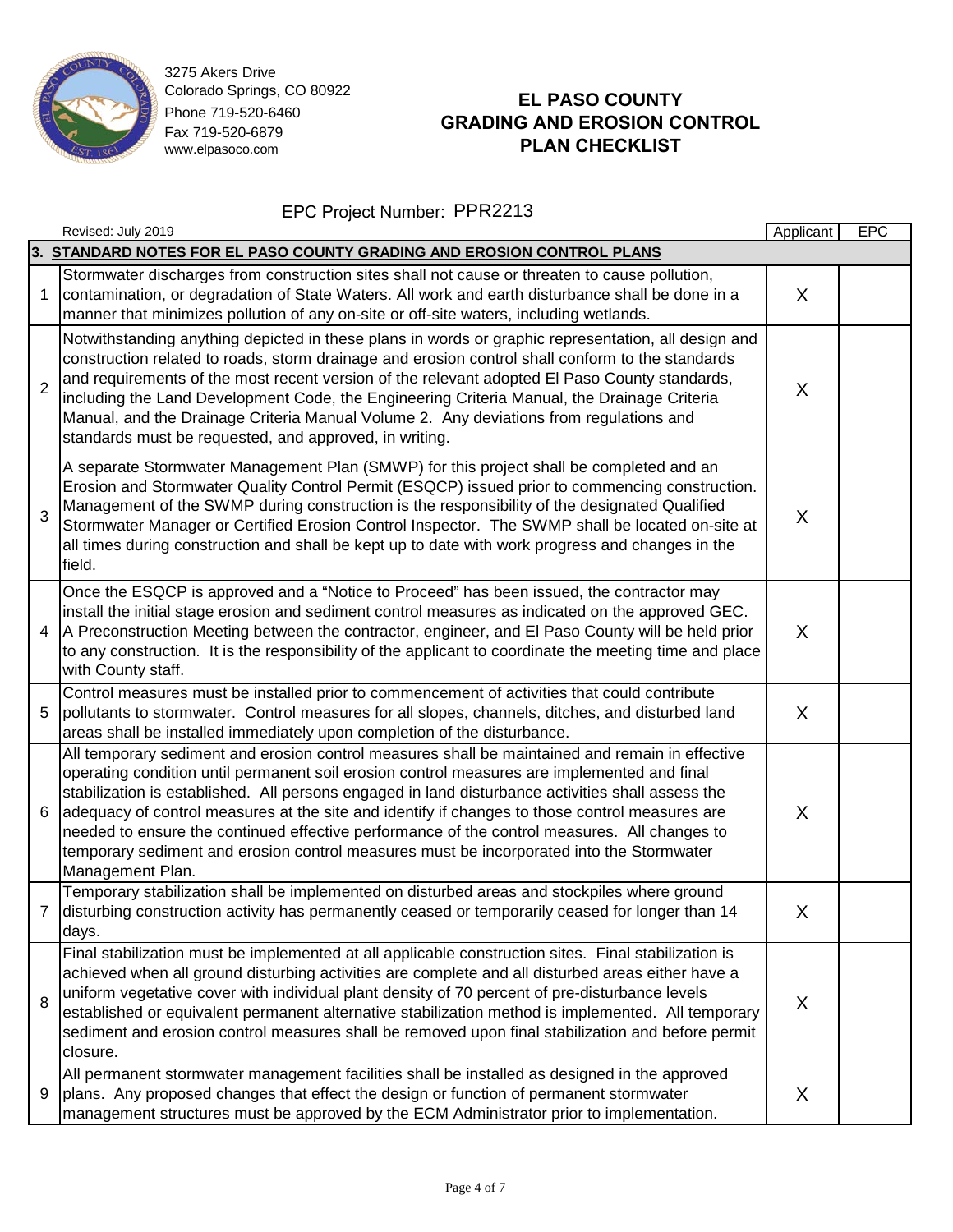

# **EL PASO COUNTY GRADING AND EROSION CONTROL PLAN CHECKLIST**

|    | Revised: July 2019                                                                                                                                                                                                                                                                                                                                                                                                                                                                                                                              | Applicant | <b>EPC</b> |
|----|-------------------------------------------------------------------------------------------------------------------------------------------------------------------------------------------------------------------------------------------------------------------------------------------------------------------------------------------------------------------------------------------------------------------------------------------------------------------------------------------------------------------------------------------------|-----------|------------|
|    | Earth disturbances shall be conducted in such a manner so as to effectively minimize accelerated<br>soil erosion and resulting sedimentation. All disturbances shall be designed, constructed, and<br>10 completed so that the exposed area of any disturbed land shall be limited to the shortest practical<br>period of time. Pre-existing vegetation shall be protected and maintained within 50 horizontal feet<br>of a waters of the state unless shown to be infeasible and specifically requested and approved.                          | X         |            |
| 11 | Compaction of soil must be prevented in areas designated for infiltration control measures or where<br>final stabilization will be achieved by vegetative cover. Areas designated for infiltration control<br>measures shall also be protected from sedimentation during construction until final stabilization is<br>achieved. If compaction prevention is not feasible due to site constraints, all areas designated for<br>infiltration and vegetation control measures must be loosened prior to installation of the control<br>measure(s). | X         |            |
|    | Any temporary or permanent facility designed and constructed for the conveyance of stormwater<br>12 around, through, or from the earth disturbance area shall be a stabilized conveyance designed to<br>minimize erosion and the discharge of sediment off-site.                                                                                                                                                                                                                                                                                | X         |            |
| 13 | Concrete wash water shall be contained and disposed of in accordance with the SWMP. No wash<br>water shall be discharged to or allowed to enter State Waters, including any surface or subsurface<br>storm drainage system or facilities. Concrete washouts shall not be located in an area where<br>shallow groundwater may be present, or within 50 feet of a surface water body, creek or stream.                                                                                                                                            | X         |            |
|    | During dewatering operations, uncontaminated groundwater may be discharged on-site, but shall<br>14 not leave the site in the form of surface runoff unless an approved State dewatering permit is in<br>place.                                                                                                                                                                                                                                                                                                                                 | X         |            |
|    | 15 Erosion control blanketing or other protective covering shall be used on slopes steeper than 3:1.                                                                                                                                                                                                                                                                                                                                                                                                                                            | X         |            |
| 16 | Contractor shall be responsible for the removal of all wastes from the construction site for disposal<br>in accordance with local and State regulatory requirements. No construction debris, tree slash,<br>building material wastes or unused building materials shall be buried, dumped, or discharged at the<br>site.                                                                                                                                                                                                                        | X         |            |
|    | Waste materials shall not be temporarily placed or stored in the street, alley, or other public way,<br>17 unless in accordance with an approved Traffic Control Plan. Control measures may be required by<br>El Paso County Engineering if deemed necessary, based on specific conditions and circumstances.                                                                                                                                                                                                                                   | X         |            |
| 18 | Tracking of soils and construction debris off-site shall be minimized. Materials tracked off-site shall<br>be cleaned up and properly disposed of immediately.                                                                                                                                                                                                                                                                                                                                                                                  | X         |            |
|    | The owner/developer shall be responsible for the removal of all construction debris, dirt, trash, rock,<br>19 sediment, soil, and sand that may accumulate in roads, storm drains and other drainage<br>conveyance systems and stormwater appurtenances as a result of site development.                                                                                                                                                                                                                                                        | X         |            |
|    | The quantity of materials stored on the project site shall be limited, as much as practical, to that<br>20 quantity required to perform the work in an orderly sequence. All materials stored on-site shall be<br>stored in a neat, orderly manner, in their original containers, with original manufacturer's labels.                                                                                                                                                                                                                          | X         |            |
| 21 | No chemical(s) having the potential to be released in stormwater are to be stored or used on-site<br>unless permission for the use of such chemical(s) is granted in writing by the ECM Administrator.<br>In granting approval for the use of such chemical(s), special conditions and monitoring may be<br>required.                                                                                                                                                                                                                           | X         |            |
| 22 | Bulk storage of allowed petroleum products or other allowed liquid chemicals in excess of 55<br>gallons shall require adequate secondary containment protection to contain all spills on-site and to<br>prevent any spilled materials from entering State Waters, any surface or subsurface storm drainage<br>system or other facilities.                                                                                                                                                                                                       | X         |            |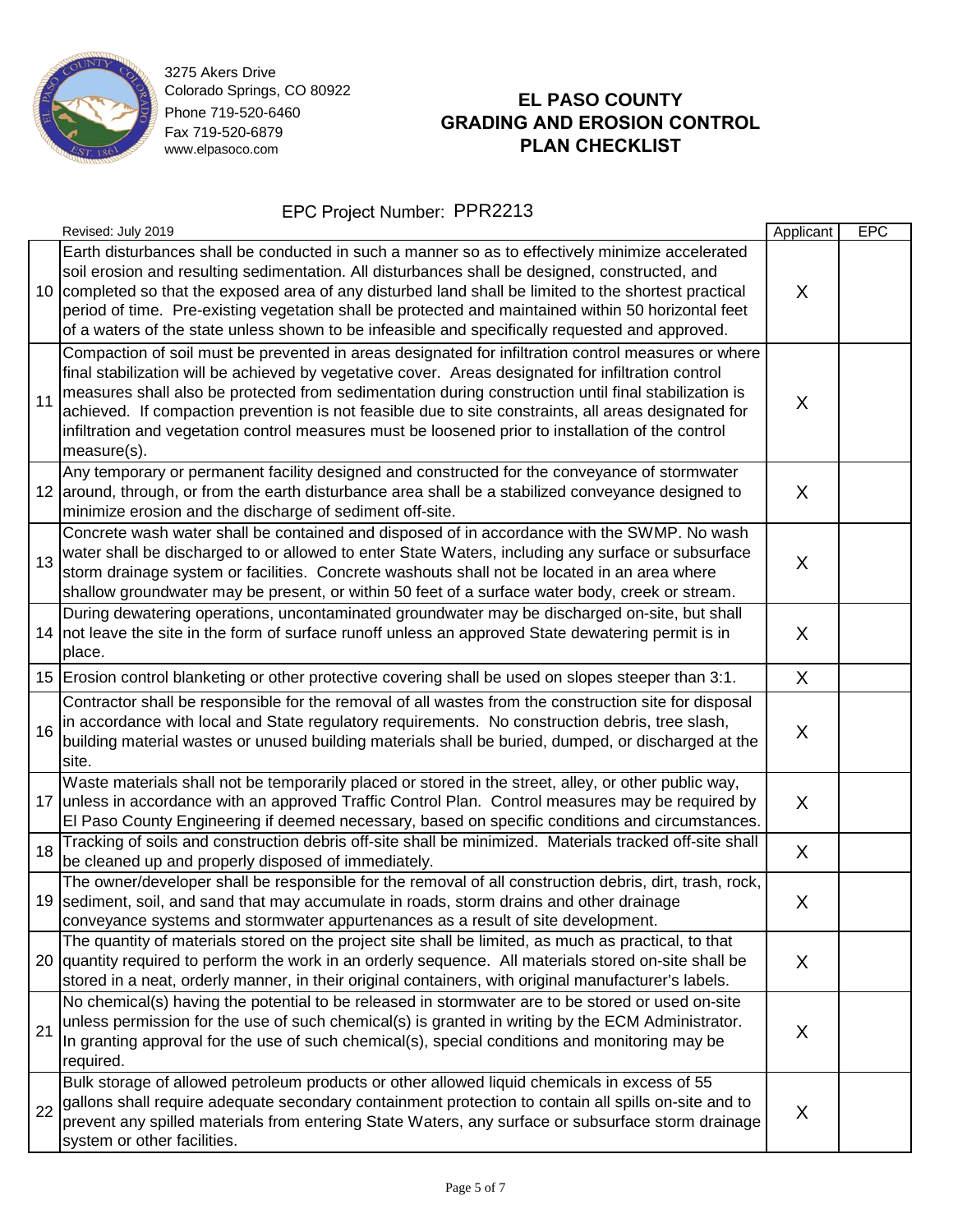

# **EL PASO COUNTY GRADING AND EROSION CONTROL PLAN CHECKLIST**

|    | Revised: July 2019                                                                                                                                                                                                                                                                                                                                                                                                                                                                                                                                                                                                                                                                                                                                               | Applicant | <b>EPC</b> |
|----|------------------------------------------------------------------------------------------------------------------------------------------------------------------------------------------------------------------------------------------------------------------------------------------------------------------------------------------------------------------------------------------------------------------------------------------------------------------------------------------------------------------------------------------------------------------------------------------------------------------------------------------------------------------------------------------------------------------------------------------------------------------|-----------|------------|
| 23 | No person shall cause the impediment of stormwater flow in the curb and gutter or ditch except with<br>approved sediment control measures.                                                                                                                                                                                                                                                                                                                                                                                                                                                                                                                                                                                                                       | X         |            |
| 24 | Owner/developer and their agents shall comply with the "Colorado Water Quality Control Act" (Title<br>25, Article 8, CRS), and the "Clean Water Act" (33 USC 1344), in addition to the requirements of<br>the Land Development Code, DCM Volume II and the ECM Appendix I. All appropriate permits<br>must be obtained by the contractor prior to construction (1041, NPDES, Floodplain, 404, fugitive<br>dust, etc.). In the event of conflicts between these requirements and other laws, rules, or<br>regulations of other Federal, State, local, or County agencies, the most restrictive laws, rules, or<br>regulations shall apply.                                                                                                                        | X         |            |
| 25 | All construction traffic must enter/exit the site only at approved construction access points.                                                                                                                                                                                                                                                                                                                                                                                                                                                                                                                                                                                                                                                                   | X         |            |
| 26 | Prior to construction the permittee shall verify the location of existing utilities.                                                                                                                                                                                                                                                                                                                                                                                                                                                                                                                                                                                                                                                                             | X         |            |
| 27 | A water source shall be available on-site during earthwork operations and shall be utilized as<br>required to minimize dust from earthwork equipment and wind.                                                                                                                                                                                                                                                                                                                                                                                                                                                                                                                                                                                                   | X         |            |
| 28 | The soils report for this site has been prepared by [Company Name, Date of Report] and shall be<br>considered a part of these plans.                                                                                                                                                                                                                                                                                                                                                                                                                                                                                                                                                                                                                             | X         |            |
| 29 | At least ten (10) days prior to the anticipated start of construction, for projects that will disturb one<br>(1) acre or more, the owner or operator of construction activity shall submit a permit application for<br>stormwater discharge to the Colorado Department of Public Health and Environment, Water Quality<br>Division. The application contains certification of completion of a stormwater management plan<br>(SWMP), of which this Grading and Erosion Control Plan may be a part. For information or<br>application materials contact:<br>Colorado Department of Public Health and Environment<br><b>Water Quality Control Division</b><br><b>WQCD - Permits</b><br>4300 Cherry Creek Drive South<br>Denver, CO 80246-1530<br>Attn: Permits Unit | X         |            |
|    | 4. APPLICANT COMMENTS                                                                                                                                                                                                                                                                                                                                                                                                                                                                                                                                                                                                                                                                                                                                            |           |            |
| a  |                                                                                                                                                                                                                                                                                                                                                                                                                                                                                                                                                                                                                                                                                                                                                                  |           |            |
| b  |                                                                                                                                                                                                                                                                                                                                                                                                                                                                                                                                                                                                                                                                                                                                                                  |           |            |
| с  |                                                                                                                                                                                                                                                                                                                                                                                                                                                                                                                                                                                                                                                                                                                                                                  |           |            |